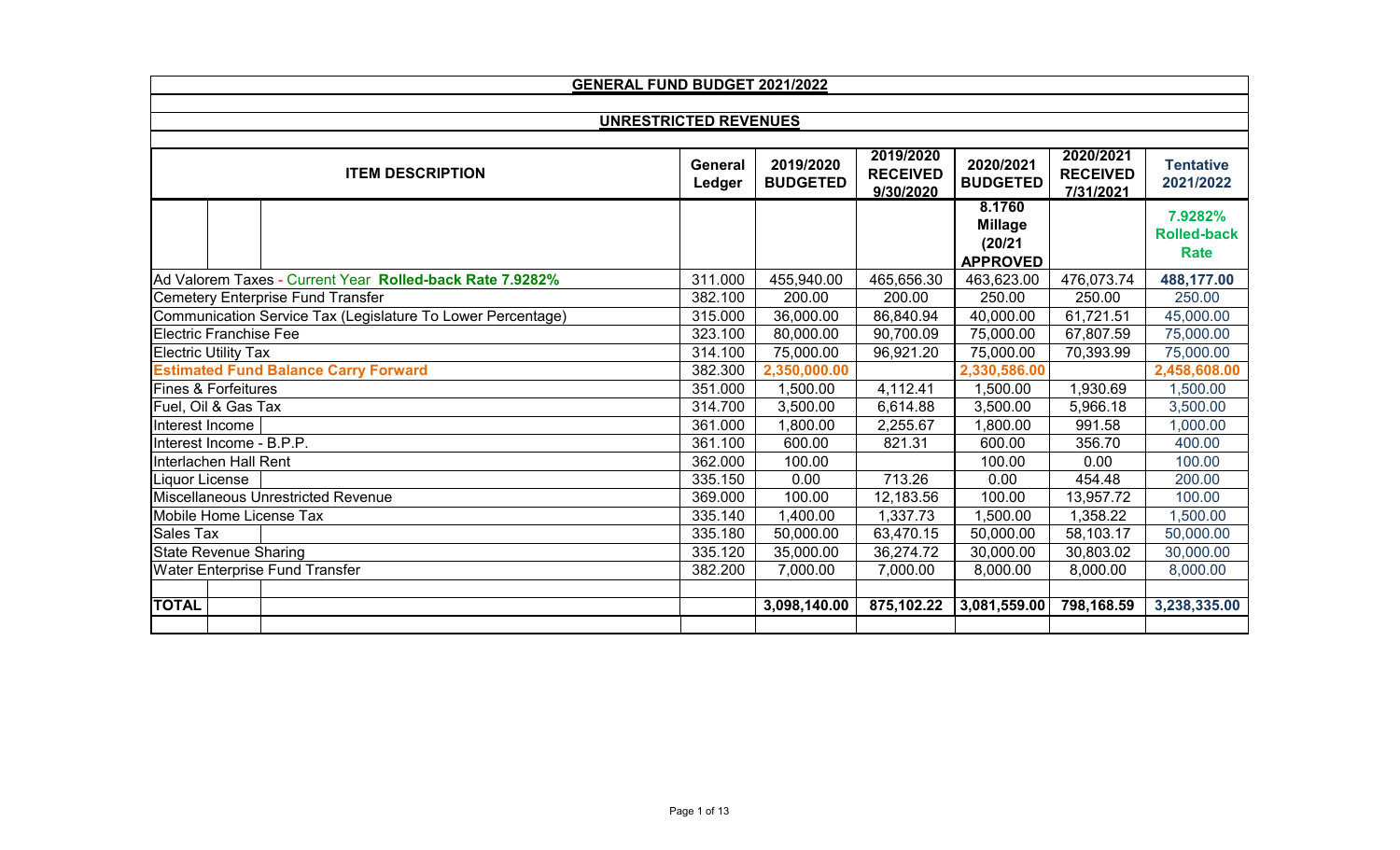| <b>GENERAL FUND BUDGET 2021/2022</b>                                    |                            |                              |                                                        |                              |                                           |                               |  |  |
|-------------------------------------------------------------------------|----------------------------|------------------------------|--------------------------------------------------------|------------------------------|-------------------------------------------|-------------------------------|--|--|
|                                                                         | <b>RESTRICTED REVENUES</b> |                              |                                                        |                              |                                           |                               |  |  |
|                                                                         |                            |                              |                                                        |                              |                                           |                               |  |  |
| <b>ITEM DESCRIPTION</b>                                                 | General<br>Ledger          | 2019/2020<br><b>BUDGETED</b> | 2019/2020<br><b>RECEIVED</b><br>9/30/2020              | 2020/2021<br><b>BUDGETED</b> | 2020/2021<br><b>RECEIVED</b><br>7/31/2021 | <b>Tentative</b><br>2021/2022 |  |  |
| <b>Caboose Restoration</b>                                              | 369.400                    | 169.00                       |                                                        | 169.00                       | 0.00                                      | 0.00                          |  |  |
| <b>Christmas Celebration Donations</b>                                  | 369.100                    | 0.00                         | 250.00                                                 | 0.00                         | 500.00                                    | 250.00                        |  |  |
| 2017 Community Development Block Grant                                  | 334.953                    | 650,000.00                   | 12,667.66                                              | 650,000.00                   | 392,389.91                                | 650,000.00                    |  |  |
| <b>Discretionary Sales Tax</b>                                          | 312.600                    | 82,000.00                    | 127,919.80                                             | 185,000.00                   | 93,927.45                                 | 96,000.00                     |  |  |
| D.O.T. (SCOP) Grant To Pave Central Avenue                              | 334.490                    | 645,100.00                   |                                                        | 645,100.00                   | 0.00                                      | 645,100.00                    |  |  |
| D.O.T. (SCOP) Grant To Pave 7th & Hamilton                              | 334.491                    | 0.00                         |                                                        | 545,450.00                   | 0.00                                      | 545,450.00                    |  |  |
| D.O.T. Street Light Maintenance                                         | 380.100                    | 22,813.00                    | 22,813.48                                              | 23,497.00                    | 23,497.83                                 | 24,202.00                     |  |  |
| D.O.T. Traffic Signal Reimbursement                                     | 380.000                    | 7,127.00                     | 7,127.00                                               | 7,314.00                     | 0.00                                      | 7,514.00                      |  |  |
| <b>Estimated Fund Balance Carry Forward</b>                             | 382.400                    | 550,000.00                   |                                                        | 713,778.00                   |                                           | 838,892.00                    |  |  |
| F.D.L.E. - Justice Assistance Grant (11)                                | 331.203                    | 12,648.00                    | 12,648.00                                              | 0.00                         | 0.00                                      | 0.00                          |  |  |
| (WAITING TO HEAR IF FUNDED)<br>F.D.L.E. - Justice Assistance Grant (12) | 331.204                    | 10,000.00                    |                                                        | 0.00                         | 0.00                                      | 0.00                          |  |  |
| F.D.L.E. - Justice Assistance Grant (13)<br>(WAITING TO HEAR IF FUNDED) | 331.205                    | 10,000.00                    |                                                        | 10,000.00                    | 0.00                                      | 0.00                          |  |  |
| Independence Day Celebration Revenue                                    | 369.600                    | 1,700.00                     |                                                        | 1,700.00                     | 500.00                                    | 500.00                        |  |  |
| Local Option Gas Tax (County Six Cent) (1)                              | 312.410                    | 32,000.00                    | 40,532.55                                              | 30,000.00                    | 26,946.54                                 | 28,000.00                     |  |  |
| <b>Miscellaneous Restricted Revenue</b>                                 | 369.200                    | 0.00                         | 358.00                                                 | 0.00                         | 0.00                                      | 100.00                        |  |  |
| Motor Fuel Tax (State 8th Cent)                                         | 335.190                    | 11,000.00                    | 11,273.04                                              | 10,000.00                    | 9,432.37                                  | 9,000.00                      |  |  |
| New Local Option Gas Tax                                                | 312.420                    | 20,000.00                    | 27,716.30                                              | 20,000.00                    | 18,552.98                                 | 18,000.00                     |  |  |
| Police Academy Fees                                                     | 359.000                    | 150.00                       | 130.06                                                 | 125.00                       | 125.94                                    | 100.00                        |  |  |
| <b>Cares Reimbursement</b>                                              | 334.501                    |                              | 68,291.07                                              |                              | 24,890.70                                 | 0.00                          |  |  |
| American Rescue Plan Act (ARPA)                                         | 334.502                    |                              |                                                        |                              | 0.00                                      | 736,756.00                    |  |  |
| Special Fuel Tax (SRS .01%)                                             |                            |                              |                                                        |                              | 0.42                                      | 500.00                        |  |  |
| <b>TOTAL</b>                                                            |                            | 2,054,707.00                 | 331,726.96                                             | 2,842,133.00                 | 590,764.14                                | 3,600,364.00                  |  |  |
| <b>TOTAL REVENUES RESTRICTED + UNRESTRICTED</b>                         |                            |                              | 5,152,847.00  1,206,829.18  5,923,692.00  1,388,932.73 |                              |                                           | 6,838,699.00                  |  |  |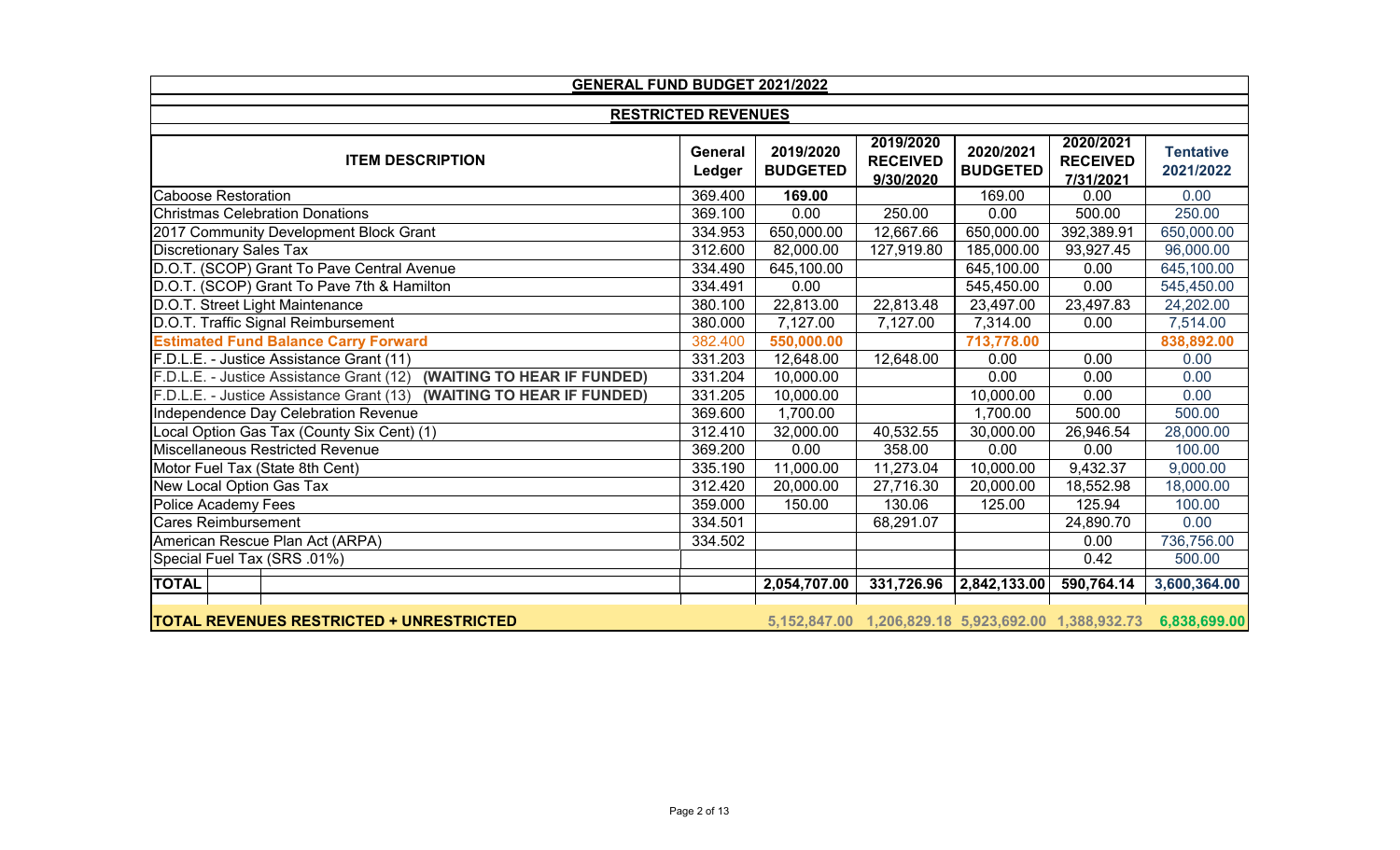| GENERAL FUND BUDGET 2021/2022                                   |                   |                              |                                           |                              |                                           |                               |  |  |
|-----------------------------------------------------------------|-------------------|------------------------------|-------------------------------------------|------------------------------|-------------------------------------------|-------------------------------|--|--|
|                                                                 |                   |                              |                                           |                              |                                           |                               |  |  |
| <b>MAYOR/COUNCIL EXPENDITURES</b><br><b>ITEM DESCRIPTION</b>    | General<br>Ledger | 2019/2020<br><b>BUDGETED</b> | 2019/2020<br><b>EXPENDED</b><br>9/30/2020 | 2020/2021<br><b>BUDGETED</b> | 2020/2021<br><b>RECEIVED</b><br>7/31/2021 | <b>Tentative</b><br>2021/2022 |  |  |
| Salary                                                          | 511.110           | 24,157.00                    | 24,065.62                                 | 24,183.00                    | 20,007.45                                 | 26,005.00                     |  |  |
| <b>Social Security</b>                                          | 511.210           | 1,848.00                     | 1,840.96                                  | 1,851.00                     | 1,710.33                                  | 1,990.00                      |  |  |
| Advertising                                                     | 511.550           | 4,000.00                     | 4,548.42                                  | 4,000.00                     | 1,947.49                                  | 4,000.00                      |  |  |
| Audit                                                           | 511.320           | 28,000.00                    | 19,475.00                                 | 26,000.00                    | 22,776.55                                 | 22,850.00                     |  |  |
| <b>Boards and Commissions</b>                                   | 511.560           | 400.00                       | 50.00                                     | 300.00                       | 120.00                                    | 300.00                        |  |  |
| <b>Building Maintenance</b>                                     | 511.570           | 6,000.00                     | 6,079.55                                  | 6,000.00                     | 2,517.04                                  | 6,000.00                      |  |  |
| <b>Codes Enforcement</b>                                        | 511.580           | 3,600.00                     | 4,050.00                                  | 3,600.00                     | 2,301.94                                  | 25,000.00                     |  |  |
| Communications Maintenance (Cell Phones - Emer. Man.)           | 511.530           | 150.00                       | 10.13                                     | 100.00                       | 6.44                                      | 100.00                        |  |  |
| Comprehensive Plan                                              | 511.340           | 2,500.00                     |                                           | 2,500.00                     | 0.00                                      | 10,000.00                     |  |  |
| Computer/Printer & Software                                     | 511.511           |                              |                                           |                              |                                           | 4,500.00                      |  |  |
| Contingency (Includes \$500.00 For Volunteer Party)             | 511.990           | 1,000.00                     | 594.45                                    | 1,000.00                     | 409.45                                    | 1,000.00                      |  |  |
| <b>Contractual Services</b>                                     | 511.330           | 4,000.00                     | 3,915.50                                  | 3,500.00                     | 685.92                                    | 2,325.00                      |  |  |
| Dues & Memberships                                              | 511.540           | 900.00                       | 594.00                                    | 800.00                       | 619.00                                    | 800.00                        |  |  |
| Elections                                                       | 511.590           | 1,000.00                     |                                           | 500.00                       | 0.00                                      | 500.00                        |  |  |
| <b>Emergency Management</b>                                     | 511.350           | 0.00                         |                                           | 0.00                         |                                           |                               |  |  |
| Insurance/Workers Compensation                                  | 511.240           | 1,200.00                     | 1,200.00                                  | ,500.00                      | 1,250.00                                  | 1,200.00                      |  |  |
| <b>IT Services</b>                                              | 511.331           |                              |                                           |                              |                                           | 4,425.00                      |  |  |
| Legal Expenses                                                  | 511.310           | 20,000.00                    | 10,215.50                                 | 25,000.00                    | 7,288.20                                  | 21,000.00                     |  |  |
| Mayor's Expenses                                                | 511.490           | 400.00                       |                                           | 300.00                       | 0.00                                      | 500.00                        |  |  |
| <b>Office Supplies and Postage</b>                              | 511.510           | 1,500.00                     | 1,471.68                                  | 1,500.00                     | 655.56                                    | 1,700.00                      |  |  |
| <b>Travel and Seminars</b>                                      | 511.400           | 1,000.00                     |                                           | 750.00                       | 0.00                                      | 1,500.00                      |  |  |
| Utilities and Telephone                                         | 511.430           | 5,500.00                     | 3,187.10                                  | 5,500.00                     | 2,773.44                                  | 5,700.00                      |  |  |
| Capital Outlay - Computer & Software (Extended Warranties Over) | 511.641           | 1,500.00                     | 2,775.71                                  | 1,500.00                     | 149.90                                    |                               |  |  |
| <b>TOTAL</b>                                                    |                   | 108,655.00                   | 84,073.62                                 | 110,384.00                   | 65,218.71                                 | 141,395.00                    |  |  |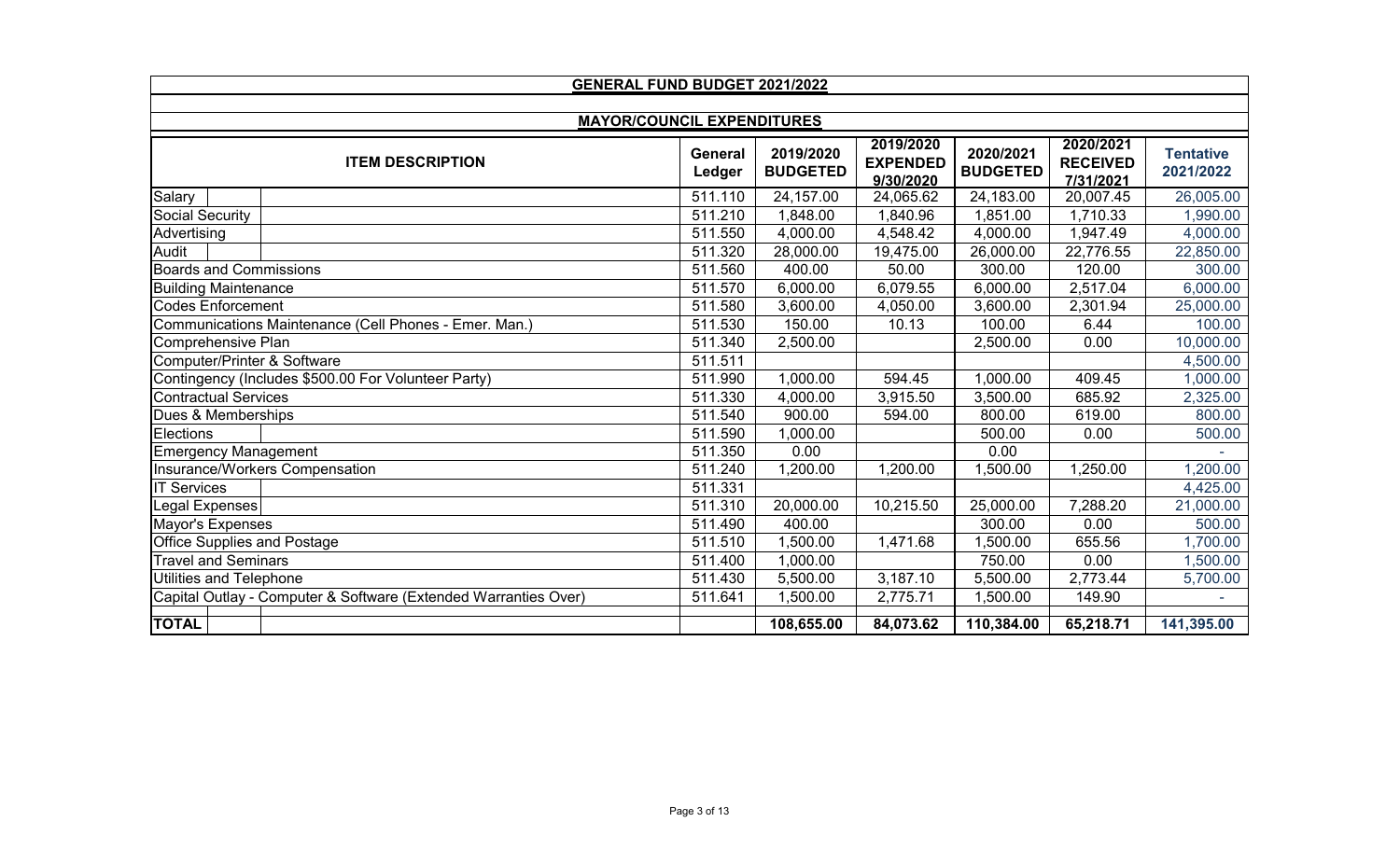| <b>GENERAL FUND BUDGET 2021/2022</b>   |                   |                              |                                           |                              |                                           |                               |  |  |
|----------------------------------------|-------------------|------------------------------|-------------------------------------------|------------------------------|-------------------------------------------|-------------------------------|--|--|
|                                        |                   |                              |                                           |                              |                                           |                               |  |  |
| <b>TOWN CLERK EXPENDITURES</b>         |                   |                              |                                           |                              |                                           |                               |  |  |
| <b>ITEM DESCRIPTION</b>                | General<br>Ledger | 2019/2020<br><b>BUDGETED</b> | 2019/2020<br><b>EXPENDED</b><br>9/30/2020 | 2020/2021<br><b>BUDGETED</b> | 2020/2021<br><b>RECEIVED</b><br>7/31/2021 | <b>Tentative</b><br>2021/2022 |  |  |
| Salary - Regular                       | 512.120           | 84,984.00                    | 88,145.00                                 | 87,168.00                    | 79,983.51                                 | 89,351.00                     |  |  |
| Salary - Overtime                      | 512.140           | 806.00                       | 695.87                                    | 828.00                       | 1,249.38                                  | 851.00                        |  |  |
| Social Security                        | 512.210           | 6,841.00                     | 6,932.31                                  | 7,009.00                     | 5,217.29                                  | 7,176.00                      |  |  |
| <b>Communications Maintenance</b>      | 512.420           | 100.00                       |                                           | 100.00                       | 163.61                                    | 50.00                         |  |  |
| Computers & Software                   | 512.511           |                              |                                           |                              |                                           | 6,000.00                      |  |  |
| Contingency                            | 512.990           | 250.00                       | 94.00                                     | 250.00                       |                                           | 250.00                        |  |  |
| <b>Contractual Services</b>            | 512.530           | 10,000.00                    | 7,998.00                                  | 9,000.00                     | 9,203.42                                  | 3,075.00                      |  |  |
| Dues & Memberships                     | 512.540           | 100.00                       | 45.00                                     | 100.00                       | 1.08                                      | 100.00                        |  |  |
| Employee Additional Benefit (3)        | 512.220           | 3,600.00                     | 3,600.00                                  | 3,600.00                     | 2,600.00                                  | 3,600.00                      |  |  |
| Employee Health Insurance (3)          | 512.230           | 45,000.00                    | 45,310.04                                 | 45,000.00                    | 23,937.10                                 | 35,000.00                     |  |  |
| <b>Employee Physical Exam</b>          | 512.461           | 125.00                       |                                           | 100.00                       | 25.00                                     | 100.00                        |  |  |
| Equipment Maintenance (Copier)         | 512.460           | 1,200.00                     | 882.40                                    | 1,100.00                     | 974.47                                    | 1,100.00                      |  |  |
| Furniture & Equipment                  | 512.512           |                              |                                           |                              |                                           | 1,000.00                      |  |  |
| <b>Insurance Bonds</b>                 | 512.450           | 250.00                       | 250.00                                    | 250.00                       | 250.00                                    | 250.00                        |  |  |
| Insurance/Workers Compensation         | 512.240           | 1,200.00                     | 1,200.00                                  | 1,500.00                     | 1,250.00                                  | 1,500.00                      |  |  |
| <b>IT Services</b>                     | 512.531           |                              |                                           |                              |                                           | 4,425.00                      |  |  |
| <b>Office Supplies</b>                 | 512.510           | 2,000.00                     | 1,771.27                                  | 2,000.00                     | 2,354.95                                  | 2,200.00                      |  |  |
| Postage                                | 512.410           | 500.00                       | 573.05                                    | 450.00                       | 23.90                                     | 500.00                        |  |  |
| <b>Travel and Seminars</b>             | 512.400           | 150.00                       | 95.88                                     | 150.00                       | 13.80                                     | 150.00                        |  |  |
| Utilities and Telephone                | 512.430           | 4,500.00                     | 4,647.63                                  | 4,000.00                     | 3,572.90                                  | 4,120.00                      |  |  |
| Capital Outlay - Computer & Software   | 512.641           | 6,000.00                     | 8,233.80                                  | 5,000.00                     | 3,003.80                                  | 0.00                          |  |  |
| Capital Outlay - Furniture & Equipment | 512.642           | 1,500.00                     | 399.99                                    | 1,500.00                     | 4,207.00                                  | 0.00                          |  |  |
|                                        |                   |                              |                                           |                              |                                           |                               |  |  |
| <b>TOTAL</b>                           |                   | 169,106.00                   | 170,874.24                                | 169,105.00                   | 138,031.21                                | 160,798.00                    |  |  |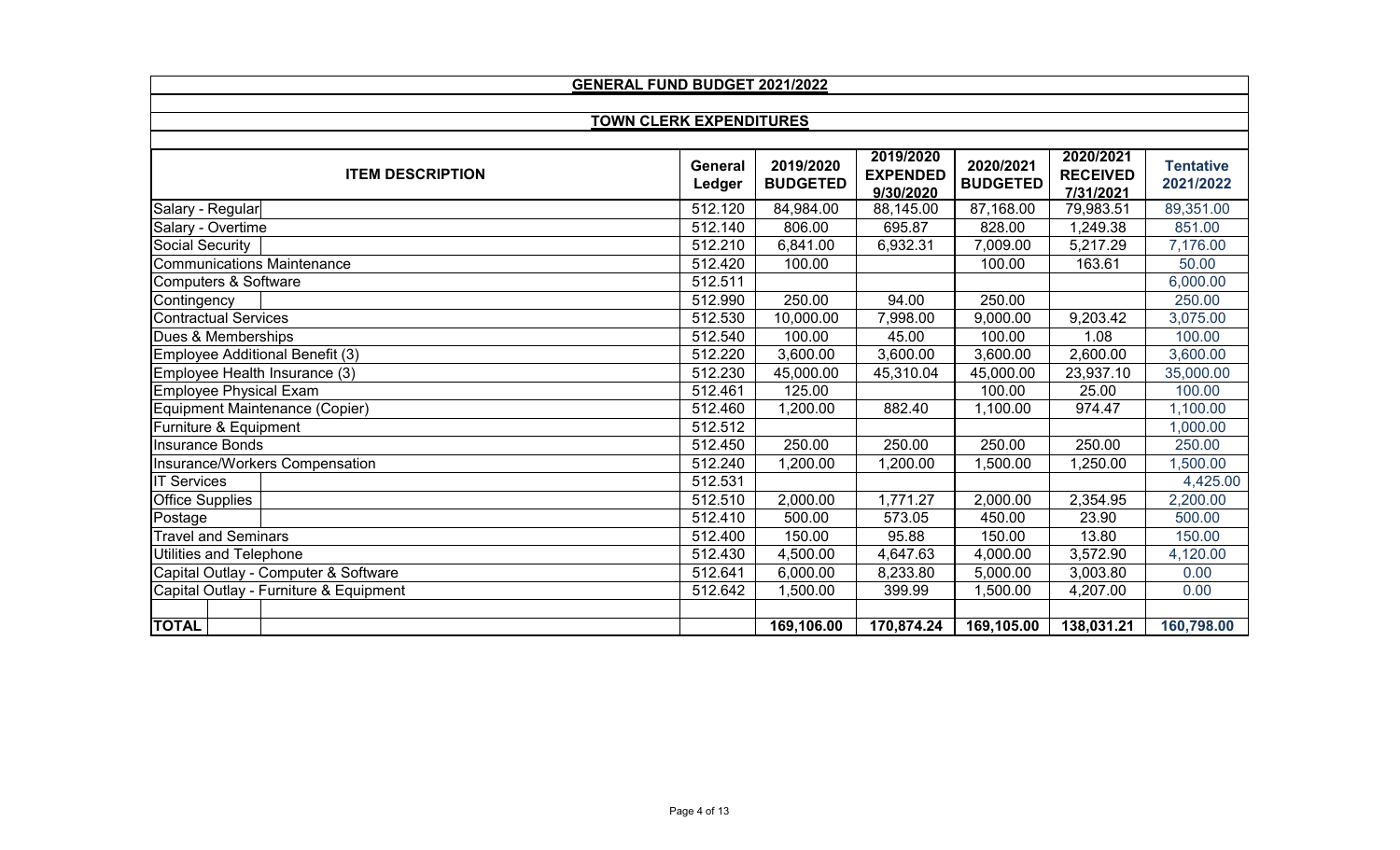| <b>GENERAL FUND BUDGET 2021/2022</b>                                 |                   |                              |                                           |                              |                                           |                               |  |  |
|----------------------------------------------------------------------|-------------------|------------------------------|-------------------------------------------|------------------------------|-------------------------------------------|-------------------------------|--|--|
|                                                                      |                   |                              |                                           |                              |                                           |                               |  |  |
| POLICE DEPARTMENT EXPENDITURES                                       |                   |                              |                                           |                              |                                           |                               |  |  |
| <b>ITEM DESCRIPTION</b>                                              | General<br>Ledger | 2019/2020<br><b>BUDGETED</b> | 2019/2020<br><b>EXPENDED</b><br>9/30/2020 | 2020/2021<br><b>BUDGETED</b> | 2020/2021<br><b>RECEIVED</b><br>7/31/2021 | <b>Tentative</b><br>2021/2022 |  |  |
| Salary - Regular (Includes Holiday Pay)                              | 521.120           | 166,238.00                   | 161,564.66                                | 170,934.00                   | 129,229.43                                | 176,175.00                    |  |  |
| Salary - Incentive Pay                                               | 521.130           | 2,940.00                     | 1,500.00                                  | 2,940.00                     | 795.00                                    | 2,940.00                      |  |  |
| Salary - Overtime                                                    | 521.140           | 5,405.00                     | 2,936.46                                  | 5,517.00                     | 3,957.06                                  | 5,826.00                      |  |  |
| <b>Social Security</b>                                               | 521.210           | 13,725.00                    | 13,113.80                                 | 14,093.00                    | 10,944.58                                 | 14,515.00                     |  |  |
| <b>Building Maintenance</b>                                          | 521.461           | 3,500.00                     | 1,419.73                                  | 3,000.00                     | 275.95                                    | 3,000.00                      |  |  |
| <b>Communications Maintenance</b>                                    | 521.462           | 3,500.00                     | 2,672.65                                  | 53,000.00                    | 1,749.49                                  | 53,000.00                     |  |  |
| Computers/Equip/Software                                             | 521.460           |                              |                                           |                              |                                           | 9,000.00                      |  |  |
| Contingency                                                          | 521.990           | 750.00                       |                                           | 750.00                       | 187.50                                    | 250.00                        |  |  |
| <b>Contractual Services</b>                                          | 521.560           | 1,500.00                     | 785.00                                    | 1,600.00                     | 0.00                                      | 3,100.00                      |  |  |
| Employee Additional Benefit (4)                                      | 521.220           | 4,800.00                     | 4,500.00                                  | 4,800.00                     | 3,000.00                                  | 4,800.00                      |  |  |
| Employee Health Insurance (4) (1 Opted out but added more if needed) | 521.230           | 30,000.00                    | 18,063.21                                 | 35,000.00                    | 14,094.27                                 | 35,000.00                     |  |  |
| Employee Physical Exam                                               | 521.490           | 300.00                       | 25.00                                     | 300.00                       | 412.50                                    | 300.00                        |  |  |
| Equipment/Maintenance/Machinery                                      | 521.463           | 750.00                       | 819.60                                    | 750.00                       | 645.39                                    | 750.00                        |  |  |
| Fuel                                                                 | 521.400           | 15,000.00                    | 7,339.62                                  | 15,000.00                    | 6,708.78                                  | 15,000.00                     |  |  |
| Insurance/Workers Compensation                                       | 521.240           | 15,000.00                    | 15,000.00                                 | 16,000.00                    | 13,333.34                                 | 16,000.00                     |  |  |
| <b>IT Services</b>                                                   | 521.561           |                              |                                           |                              |                                           | 1,500.00                      |  |  |
| <b>Miscellaneous Supplies</b>                                        | 521.520           | 400.00                       | 114.04                                    | 300.00                       | 283.77                                    | 300.00                        |  |  |
| <b>Officers' Uniforms</b>                                            | 521.530           | 600.00                       | 13.93                                     | 600.00                       | 1,448.27                                  | 1,000.00                      |  |  |
| Office Supplies & Postage                                            | 521.510           | 200.00                       | 198.98                                    | 200.00                       | 155.84                                    | 200.00                        |  |  |
| Radar Maintenance                                                    | 521.464           | 700.00                       | 197.00                                    | 600.00                       | 0.00                                      | 600.00                        |  |  |
| <b>Schools &amp; Seminars</b>                                        | 521.540           | 100.00                       |                                           | 100.00                       | 0.00                                      | 100.00                        |  |  |
| <b>Ticket Citation Process Fee</b>                                   | 521.550           | 100.00                       |                                           | 100.00                       | 0.00                                      | 100.00                        |  |  |
| Utilities and Telephone                                              | 521.430           | 2,200.00                     | 1,701.73                                  | 2,000.00                     | 1,303.43                                  | 2,060.00                      |  |  |
| Vehicle Maintenance                                                  | 521.465           | 5,500.00                     | 2,794.69                                  | 5,000.00                     | 1,222.28                                  | 5,000.00                      |  |  |
| Capital Outlay - Computer & Software                                 | 521.650           | 5,000.00                     | 2,234.74                                  | 5,000.00                     | 2,799.99                                  | 0.00                          |  |  |
| Capital Outlay - Machinery & Equipment                               | 521.640           | 500.00                       | 3,271.80                                  | 500.00                       | 0.00                                      | 0.00                          |  |  |
|                                                                      |                   |                              |                                           |                              |                                           |                               |  |  |
| <b>TOTAL</b>                                                         |                   | 278,708.00                   | 240,266.64                                | 338,084.00                   | 192,546.87                                | 350,516.00                    |  |  |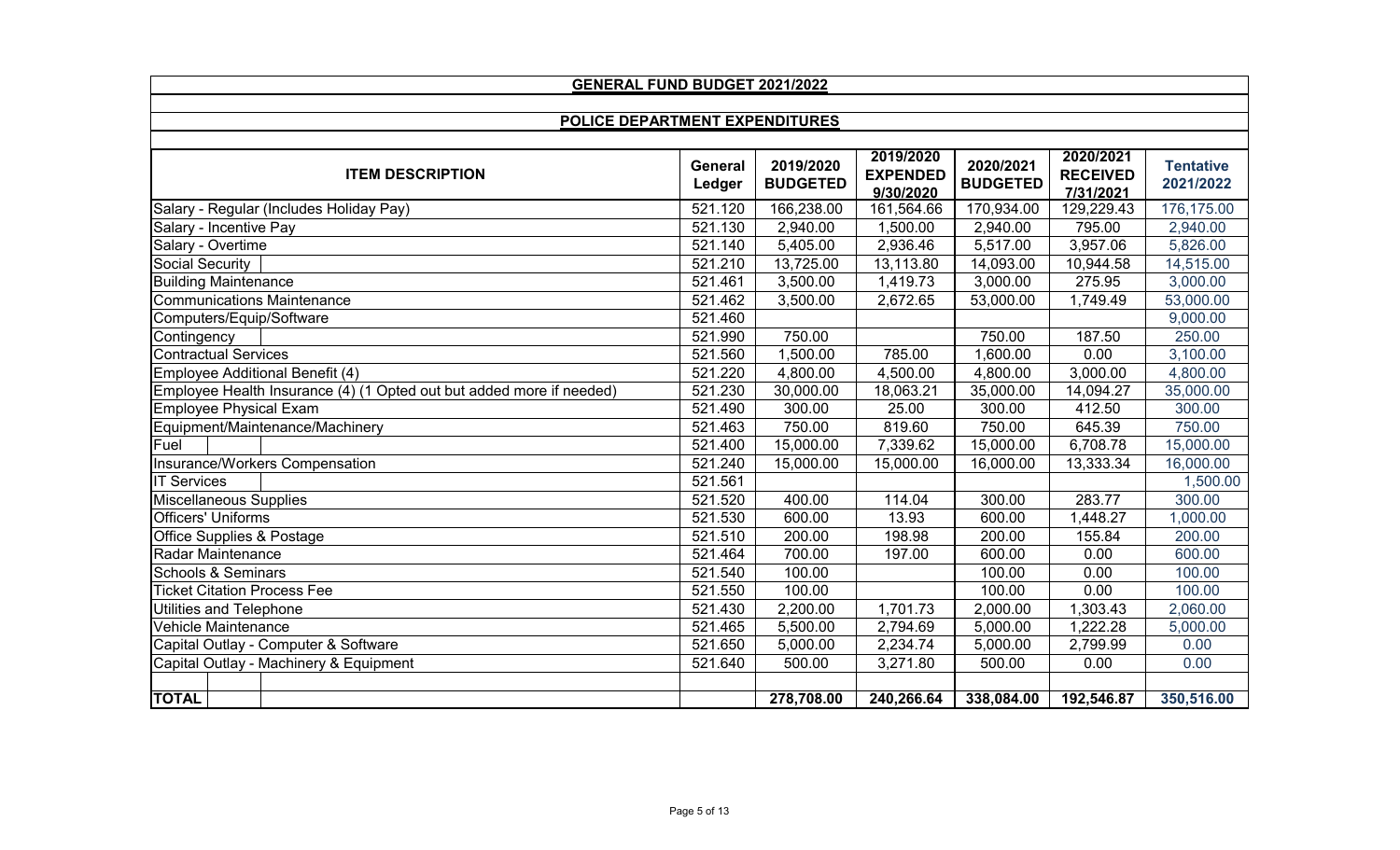| <b>GENERAL FUND BUDGET 2021/2022</b>           |                   |                              |                                           |                              |                                           |                               |  |  |
|------------------------------------------------|-------------------|------------------------------|-------------------------------------------|------------------------------|-------------------------------------------|-------------------------------|--|--|
|                                                |                   |                              |                                           |                              |                                           |                               |  |  |
| <b>PUBLIC WORKS EXPENDITURES</b>               |                   |                              |                                           |                              |                                           |                               |  |  |
| <b>ITEM DESCRIPTION</b>                        | General<br>Ledger | 2019/2020<br><b>BUDGETED</b> | 2019/2020<br><b>EXPENDED</b><br>9/30/2020 | 2020/2021<br><b>BUDGETED</b> | 2020/2021<br><b>RECEIVED</b><br>7/31/2021 | <b>Tentative</b><br>2021/2022 |  |  |
| Salary - Regular                               | 541.120           | 136,740.00                   | 137,618.36                                | 140,926.00                   | 118,349.80                                | 145,110.00                    |  |  |
| Salary - Overtime                              | 541.140           | 2,424.00                     | 75.00                                     | 2,474.00                     | 265.80                                    | 2,598.00                      |  |  |
| Social Security                                | 541.210           | 11,016.00                    | 11,028.86                                 | 11,340.00                    | 9,941.95                                  | 11,669.00                     |  |  |
| <b>Communications Maintenance</b>              | 541.450           | 900.00                       | 621.30                                    | 800.00                       | 467.93                                    | 800.00                        |  |  |
| Contingency                                    | 541.990           | 100.00                       |                                           | 100.00                       | 0.00                                      | 100.00                        |  |  |
| <b>Contractual Services</b>                    | 541.340           | 750.00                       |                                           | 650.00                       | 906.00                                    | 500.00                        |  |  |
| Employee Additional Benefit (4)                | 541.220           | 4,800.00                     | 4,600.00                                  | 4,800.00                     | 3,900.00                                  | 4,800.00                      |  |  |
| Employee Health Insurance (4)                  | 541.230           | 33,000.00                    | 26,932.45                                 | 35,000.00                    | 21,989.24                                 | 35,000.00                     |  |  |
| <b>Employee Physical Exam</b>                  | 541.491           | 125.00                       | 55.00                                     | 125.00                       | 0.00                                      | 125.00                        |  |  |
| Equipment/Maintenance/Machinery                | 541.460           | 10,000.00                    | 8,004.66                                  | 9,000.00                     | 2,550.99                                  | 10,500.00                     |  |  |
| Fuel                                           | 541.400           | 15,000.00                    | 8,171.80                                  | 15,000.00                    | 8,592.75                                  | 17,000.00                     |  |  |
| Insurance/Workers Compensation                 | 541.240           | 12,000.00                    | 12,000.00                                 | 15,000.00                    | 12,500.00                                 | 15,000.00                     |  |  |
| <b>IT Services</b>                             | 541.341           |                              |                                           |                              |                                           | 400.00                        |  |  |
| Office Supplies & Postage                      | 541.410           | 100.00                       | 100.00                                    | 100.00                       | 14.68                                     | 100.00                        |  |  |
| Park Maintenance                               | 541.550           | 25,000.00                    | 2,634.99                                  | 25,000.00                    | 3,312.00                                  | 25,000.00                     |  |  |
| <b>Small Tools &amp; Supplies</b>              | 541.520           | 2,000.00                     | 2,015.39                                  | 2,500.00                     | 2,023.24                                  | 2,500.00                      |  |  |
| <b>Street Lights</b>                           | 541.440           | 40,000.00                    | 37,440.20                                 | 40,000.00                    | 28,688.37                                 | 60,520.00                     |  |  |
| <b>Street Maintenance</b>                      | 541.570           | 20,000.00                    | 26,275.49                                 | 20,000.00                    | 14,681.90                                 | 25,000.00                     |  |  |
| <b>Town Signs</b>                              | 541.571           | 0.00                         | 0.00                                      | 0.00                         | 0.00                                      | 13,500.00                     |  |  |
| Tree Maintenance Program (Includes markers)    | 541.580           | 3,000.00                     | 3,000.00                                  | 5,000.00                     | 650.00                                    | 5,000.00                      |  |  |
| <b>Uniforms</b>                                | 541.490           | 700.00                       | 398.08                                    | 700.00                       | 444.72                                    | 800.00                        |  |  |
| <b>Utilities and Telephone</b>                 | 541.430           | 3,000.00                     | 3,460.08                                  | 3,000.00                     | 3,357.32                                  | 3,090.00                      |  |  |
| <b>Vehicle Maintenance</b>                     | 541.560           | 3,500.00                     | 2,733.19                                  | 3,500.00                     | 2,373.06                                  | 3,500.00                      |  |  |
| Capital Outlay - Infrastructure (River Street) | 541.600           | 85,000.00                    | 11,192.58                                 | 85,000.00                    | 64,650.00                                 | 0.00                          |  |  |
| Capital Outlay - Machinery & Equipment         | 541.640           | 1,500.00                     |                                           | 1,500.00                     | 0.00                                      | 0.00                          |  |  |
| Capital Outlay - Park Improvements             | 541.630           | 1,000.00                     |                                           | 10,000.00                    | 3,477.83                                  | 70,000.00                     |  |  |
|                                                |                   |                              |                                           |                              |                                           |                               |  |  |
|                                                |                   |                              |                                           |                              |                                           |                               |  |  |
| <b>TOTAL</b>                                   |                   | 411,655.00                   | 298,357.43                                | 431,515.00                   | 303,137.58                                | 452,612.00                    |  |  |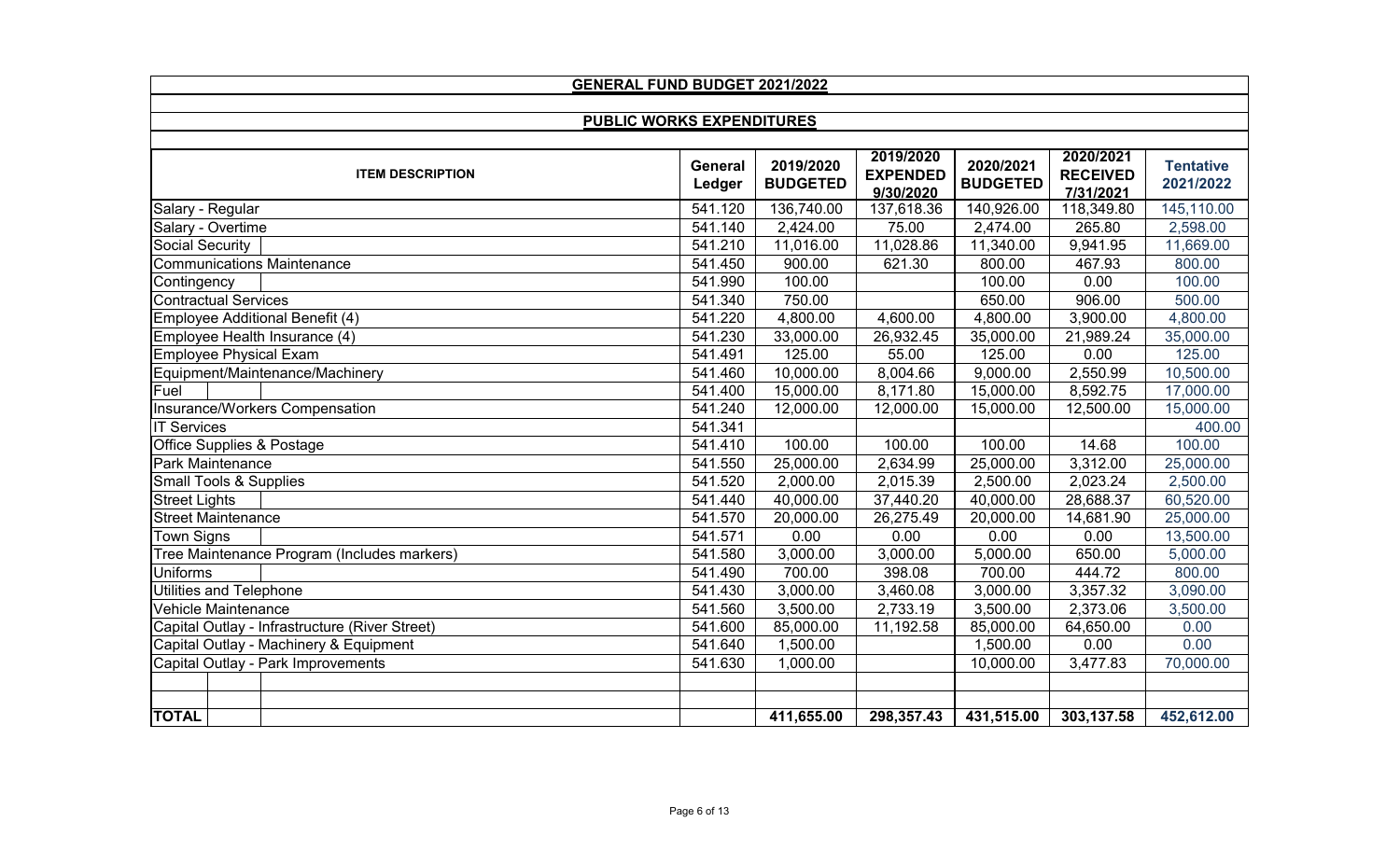| <b>GENERAL FUND BUDGET 2021/2022</b>                 |                   |                              |                                           |                              |                                           |                               |  |  |
|------------------------------------------------------|-------------------|------------------------------|-------------------------------------------|------------------------------|-------------------------------------------|-------------------------------|--|--|
|                                                      |                   |                              |                                           |                              |                                           |                               |  |  |
| NON-DEPARTMENTAL EXPENDITURES                        |                   |                              |                                           |                              |                                           |                               |  |  |
|                                                      |                   |                              |                                           |                              |                                           |                               |  |  |
| <b>ITEM DESCRIPTION</b>                              | General<br>Ledger | 2019/2020<br><b>BUDGETED</b> | 2019/2020<br><b>EXPENDED</b><br>9/30/2020 | 2020/2021<br><b>BUDGETED</b> | 2020/2021<br><b>RECEIVED</b><br>7/31/2021 | <b>Tentative</b><br>2021/2022 |  |  |
| Caboose Repairs                                      | 519.494           | 20,000.00                    | 40.56                                     | 10,000.00                    | 6,093.08                                  | 1,000.00                      |  |  |
| <b>Christmas Celebration</b>                         | 519.491           | 3,000.00                     | 3,015.42                                  | 3,500.00                     | 2,500.01                                  | 3,000.00                      |  |  |
| <b>Cleanup of Properties</b>                         | 519.960           | 10,000.00                    |                                           | 10,000.00                    | 0.00                                      | 10,000.00                     |  |  |
| <b>Community Projects</b>                            |                   |                              |                                           |                              |                                           | 10,000.00                     |  |  |
| <b>Estimated Fund Balance Carry Forward</b>          | 519.959           | 2,454,748.00                 |                                           | 2,472,506.00                 |                                           | 2,676,283.00                  |  |  |
| Independence Day Celebration                         | 519.490           | 17,000.00                    |                                           | 33,984.00                    | 17,091.01                                 | 17,000.00                     |  |  |
| Insurance- Comp./Liability - All Depts.              | 519.450           | 25,000.00                    | 22,745.00                                 | 25,000.00                    | 16,520.00                                 | 25,500.00                     |  |  |
| Interlachen Hall Expenses                            | 519.570           | 20,000.00                    | 8,004.08                                  | 15,000.00                    | 12,108.93                                 | 15,000.00                     |  |  |
| Interlachen Vol. Fire Dept. St. 4 Donation           | 519.824           | 50,000.00                    | 34,717.67                                 | 10,000.00                    | 4,274.18                                  | 10,000.00                     |  |  |
| Interest Income - Better Place Plan                  | 519.571           | 0.00                         | 0.00                                      | 0.00                         |                                           | 50.00                         |  |  |
| Lake Water Testing (Lake LaGonda)                    | 519.310           | 1,000.00                     | 480.00                                    | 1,000.00                     | 480.00                                    | 1,000.00                      |  |  |
| Miscellaneous Expenditures                           | 519.958           | 200.00                       | 278.00                                    | 200.00                       | 0.00                                      | 200.00                        |  |  |
| <b>Putnam County Animal Control</b>                  | 519.826           | 10,000.00                    | 9,999.49                                  | 10,000.00                    | 8,705.21                                  | 10,000.00                     |  |  |
| Putnam County Traffic Signal Reimbursement           | 519.000           | 7,127.00                     | 7,127.00                                  | 7,314.00                     | 0.00                                      | 7,514.00                      |  |  |
| Surveys/Title Searches (moved out of capital outlay) | 519.200           |                              |                                           |                              |                                           | 5,000.00                      |  |  |
| Town Resident Animal Spay/Neuter Program             | 519.831           |                              |                                           |                              |                                           | 2,000.00                      |  |  |
| <b>Traffic Signals</b>                               | 519.430           | 150.00                       | 212.62                                    | 200.00                       | 165.61                                    | 200.00                        |  |  |
| <b>Unemployment Compensation</b>                     | 519.250           | 2,000.00                     |                                           | 2,000.00                     | 0.00                                      | 2,000.00                      |  |  |
| Sales Tax (Rent/Ind. Day)                            | 519.957           |                              | 3.50                                      |                              | 0.00                                      | 25.00                         |  |  |
| Web Site -- (moved out of capital outlay)            | 519.961           | 0.00                         | 0.00                                      | 0.00                         | 0.00                                      | 4,000.00                      |  |  |
| <b>TOTAL</b>                                         |                   | 2,620,225.00                 | 86,623.34                                 | 2,600,704.00                 | 67,938.03                                 | 2,799,772.00                  |  |  |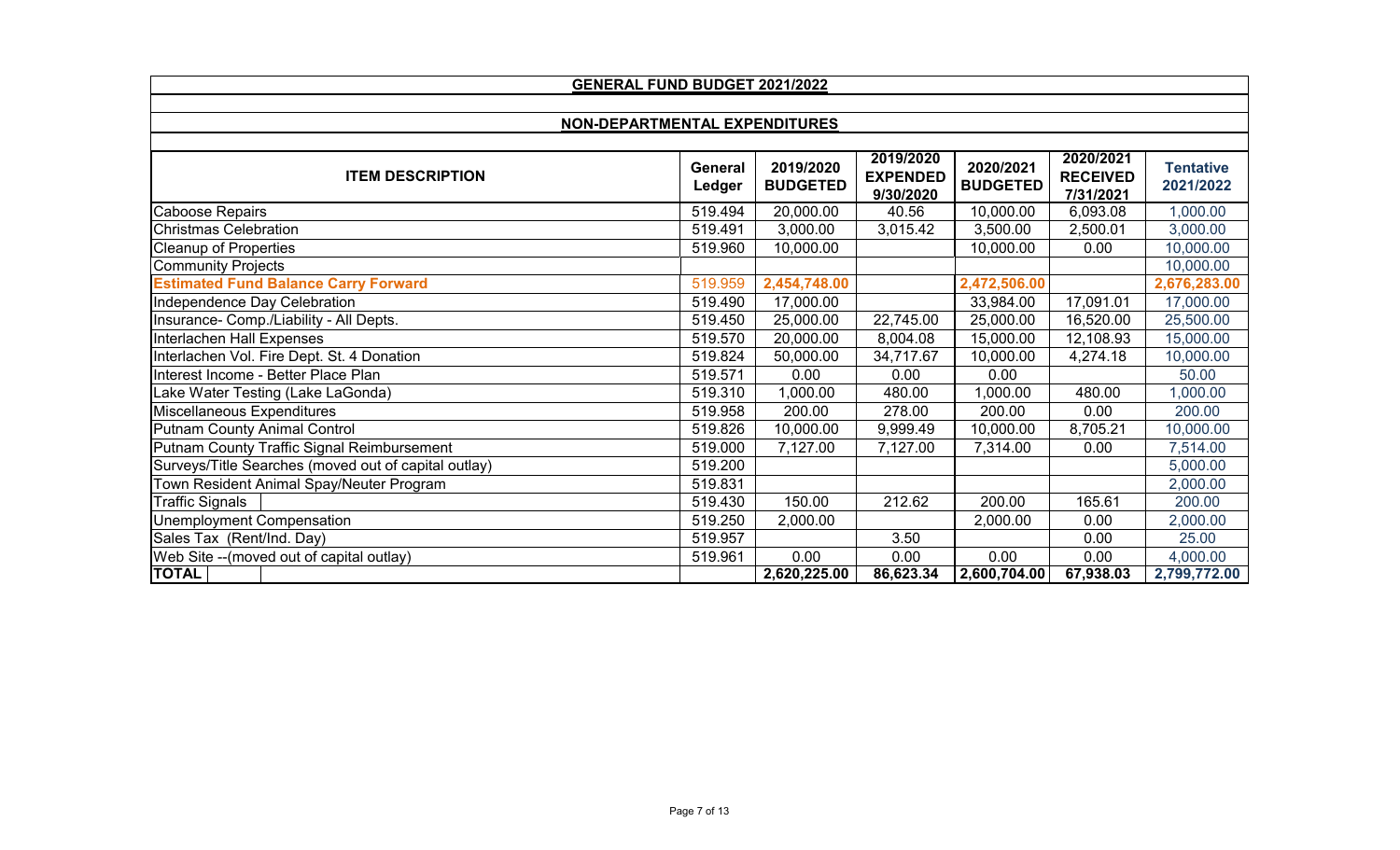| <b>GENERAL FUND BUDGET 2021/2022</b>                                 |                |                 |                              |                 |                                        |                  |  |  |
|----------------------------------------------------------------------|----------------|-----------------|------------------------------|-----------------|----------------------------------------|------------------|--|--|
|                                                                      |                |                 |                              |                 |                                        |                  |  |  |
| <b>CAPITAL PROJECTS EXPENDITURES</b>                                 |                |                 |                              |                 |                                        |                  |  |  |
|                                                                      | <b>General</b> | 2019/2020       | 2019/2020                    | 2020/2021       | 2020/2021                              | <b>Tentative</b> |  |  |
| <b>ITEM DESCRIPTION</b>                                              | Ledger         | <b>BUDGETED</b> | <b>EXPENDED</b><br>9/30/2020 | <b>BUDGETED</b> | <b>RECEIVED</b><br>7/31/2021           | 2021/2022        |  |  |
| American Rescue Act Plan - Expenditures                              | 539.700        |                 |                              |                 | $\mathbf{0}$                           | 736,756.00       |  |  |
| Andree Avenue Paving & Engineering Infrastructure                    | 539.673        | 0.00            | 8,174.50                     | 100,000.00      | 88,312.03                              | 0.00             |  |  |
| Carports                                                             | 539.611        | 3,000.00        |                              | 3,000.00        | 0.00                                   | 0.00             |  |  |
| <b>Central Avenue Temporary Repairs</b>                              | 539.672        | 1,000.00        |                              | 1,000.00        | 0.00                                   | 0.00             |  |  |
| 2017 Community Development Block Grant                               | 539.120        | 650,000.00      |                              | 650,000.00      | 392,389.91                             | 650,000.00       |  |  |
| 2017 C.D.B.G. - Match Funds                                          | 539.636        | 25,000.00       |                              | 25,000.00       | 0.00                                   | 25,000.00        |  |  |
| Contingency                                                          | 539.990        | 700.00          |                              | 500.00          | 0.00                                   | 500.00           |  |  |
| <b>Discretionary Sales Tax -CDBG 2017</b>                            | 539.617        | 0.00            |                              | 166,800.00      | 0.00                                   | 166,800.00       |  |  |
| Discretionary Sales Tax (Better Place Plan Funds) (SCOP Engineering) | 539.625        | 100,000.00      |                              | 100,000.00      | 0.00                                   | 100,000.00       |  |  |
| D.O.T. (SCOP) Grant To Pave Central Avenue                           | 539.641        | 645,100.00      |                              | 645,100.00      | 0.00                                   | 645,100.00       |  |  |
| D.O.T. (SCOP) Grant To Pave 7th & Hamilton                           | 539.642        | 0.00            |                              | 545,450.00      | 0.00                                   | 545,450.00       |  |  |
| F.D.L.E. - Justice Assistance Grant (11)                             | 539.620        | 12,648.00       | 12,648.00                    | 0.00            | 0.00                                   | 0.00             |  |  |
| F.D.L.E. - Justice Assistance Grant (12)                             | 539.621        | 10,000.00       |                              | 0.00            | 0.00                                   | 0.00             |  |  |
| F.D.L.E. - Justice Assistance Grant (13)                             | 539.622        | 10,000.00       |                              | 10,000.00       | 0.00                                   | 0.00             |  |  |
| Grant Writing, Advertising, etc.                                     | 539.783        | 8,000.00        |                              | 7,000.00        | 0.00                                   | 7,000.00         |  |  |
| Interest Income - Better Place Plan                                  | 539.626        | 50.00           |                              | 50.00           | 0.00                                   | 0.00             |  |  |
| New Equipment                                                        | 539.770        | 15,000.00       | 15,000.00                    | 0.00            | 0.00                                   | 22,000.00        |  |  |
| New Vehicles - Police Cars & Trucks                                  | 539.640        | 65,000.00       | 27,919.55                    | 0.00            | 0.00                                   | 35,000.00        |  |  |
| Title Searches & Surveys For Town Streets                            | 539.650        | 5,000.00        | 25.00                        | 5,000.00        | 0.00                                   | 0.00             |  |  |
| <b>Town Signs</b>                                                    | 539.680        | 2,000.00        | 115.05                       | 3,000.00        | 0.00                                   | 0.00             |  |  |
| Web Site --moved out of capital outlay                               | 539.781        | 12,000.00       | 4,750.00                     | 12,000.00       | 5,307.99                               | 0.00             |  |  |
| <b>TOTAL</b>                                                         |                | 1,564,498.00    | 68,632.10                    | 2,273,900.00    | 486,009.93                             | 2,933,606.00     |  |  |
|                                                                      |                |                 |                              |                 |                                        |                  |  |  |
| <b>TOTAL GENERAL FUND EXPENDITURES</b>                               |                | 5,152,847.00    | 948,827.37                   |                 | 5,923,692.00 1,252,882.33              | 6,838,699.00     |  |  |
| <b>TOTAL GENERAL FUND REVENUES</b>                                   |                | 5,152,847.00    |                              |                 | 1,206,829.18 5,923,692.00 1,388,932.73 | 6,838,699.00     |  |  |
|                                                                      |                |                 |                              |                 |                                        |                  |  |  |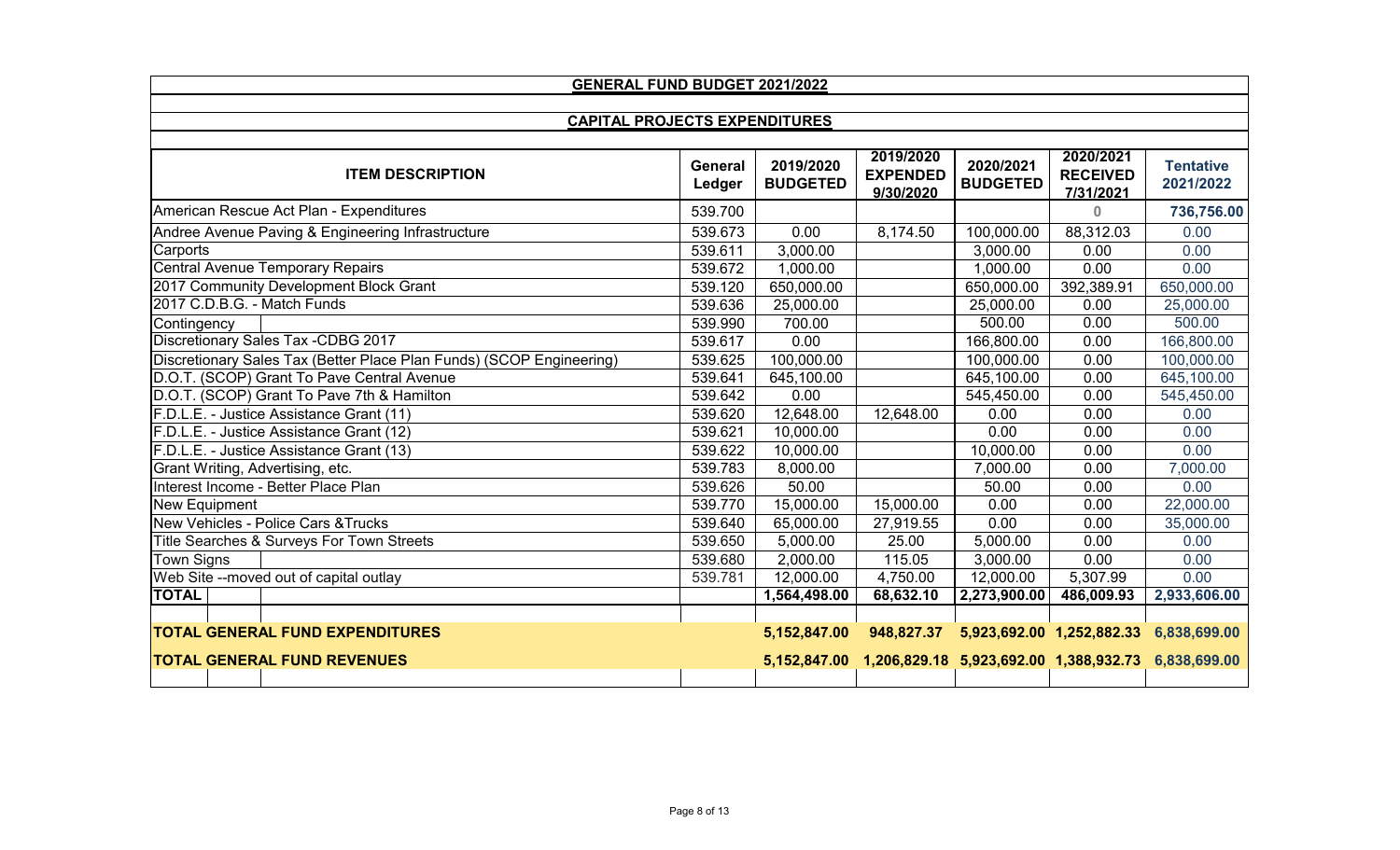| <b>WATER ENTERPRISE FUND BUDGET 2021/2022</b>                                  |                   |                              |                                           |                              |                                           |                               |  |  |
|--------------------------------------------------------------------------------|-------------------|------------------------------|-------------------------------------------|------------------------------|-------------------------------------------|-------------------------------|--|--|
|                                                                                |                   |                              |                                           |                              |                                           |                               |  |  |
|                                                                                | <b>REVENUES</b>   |                              |                                           |                              |                                           |                               |  |  |
|                                                                                |                   |                              |                                           |                              |                                           |                               |  |  |
| <b>ITEM DESCRIPTION</b>                                                        | General<br>Ledger | 2019/2020<br><b>BUDGETED</b> | 2019/2020<br><b>RECEIVED</b><br>9/30/2020 | 2020/2021<br><b>BUDGETED</b> | 2020/2021<br><b>RECEIVED</b><br>7/31/2021 | <b>Tentative</b><br>2021/2022 |  |  |
| <b>I</b> Backflow Preventer Installation                                       | 343.330           | 500.00                       | 1,550.00                                  | 500.00                       | 400.00                                    | 500.00                        |  |  |
| <b>Backflow Preventer Maintenance</b>                                          | 343.340           | 3,500.00                     | 3,402.44                                  | ,000.00                      | 777.56                                    | 3,000.00                      |  |  |
| <b>Backflow Preventer Repairs</b>                                              | 343.341           | 75.00                        | 0.00                                      | 75.00                        | 0.00                                      | 75.00                         |  |  |
| Charge For Damage To Meter Lock                                                | 343.305           | 10.00                        |                                           | 10.00                        | 0.00                                      | 10.00                         |  |  |
| Cut On Fees                                                                    | 343.310           | 1,200.00                     | 1,075.00                                  | ,200.00                      | 1,175.00                                  | 800.00                        |  |  |
| <b>Estimated Fund Balance Carry Forward</b>                                    | 382.500           | 570,000.00                   |                                           | 567,928.00                   |                                           | 604,269.00                    |  |  |
| <b>Hydrant Rental</b>                                                          | 343.360           | 250.00                       | 1,350.00                                  | 250.00                       | 1,400.00                                  | 250.00                        |  |  |
| Interest Income                                                                | 361.000           | 250.00                       | 243.81                                    | 250.00                       | 110.30                                    | 150.00                        |  |  |
| Interest Income - Savings/Checking Account                                     | 361.100           | 200.00                       | 325.33                                    | 250.00                       | 146.90                                    | 200.00                        |  |  |
| Late Fees                                                                      | 343.380           | 3,000.00                     | 3,450.00                                  | 3,000.00                     | 4,137.78                                  | 3,000.00                      |  |  |
| Meter Replacement                                                              | 343.370           | 50.00                        | 99.00                                     | 50.00                        | 0.00                                      | 50.00                         |  |  |
| Miscellaneous Revenue                                                          | 360.000           | 50.00                        | 7,374.00                                  | 50.00                        | 19.00                                     | 50.00                         |  |  |
| <b>New Non-Standard Installations</b>                                          | 343.390           | 500.00                       | 1,450.00                                  | 500.00                       | 0.00                                      | 500.00                        |  |  |
| New Standard Installations                                                     | 343.320           | 500.00                       | 1,750.00                                  | 500.00                       | 500.00                                    | 500.00                        |  |  |
| Service Fee - Payment Plan                                                     | 343.375           | 0.00                         | 30.00                                     | 0.00                         | 30.00                                     | 15.00                         |  |  |
| Capital Outlay - S.J.R.W.M.D. Grant - Replace/Upgrade water mains north of S.R | 334.310           | 0.00                         |                                           | 542,600.00                   | 0.00                                      | 542,000.00                    |  |  |
| <b>Water Sales</b>                                                             | 343.300           | 200,000.00                   | 187,741.67                                | 175,000.00                   | 200,239.98                                | 180,000.00                    |  |  |
|                                                                                |                   |                              |                                           |                              |                                           |                               |  |  |
| <b>TOTAL</b>                                                                   |                   | 780,085.00                   | 209,841.25                                | 1,293,163.00                 | 208,936.52                                | 1,335,369.00                  |  |  |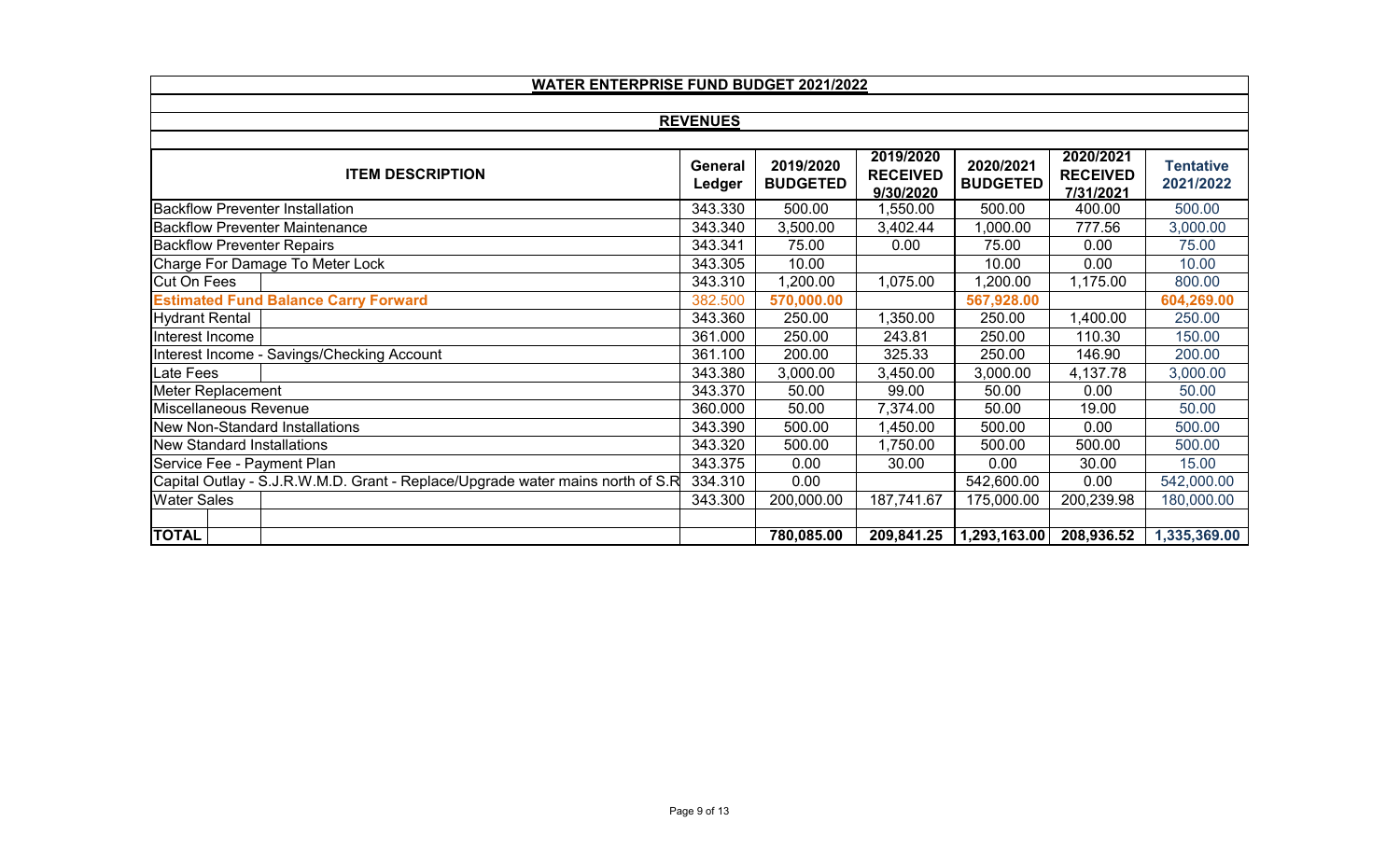| <b>WATER ENTERPRISE FUND BUDGET 2021/2022</b> |                     |                              |                                           |                              |                                           |                               |  |  |
|-----------------------------------------------|---------------------|------------------------------|-------------------------------------------|------------------------------|-------------------------------------------|-------------------------------|--|--|
|                                               | <b>EXPENDITURES</b> |                              |                                           |                              |                                           |                               |  |  |
| <b>ITEM DESCRIPTION</b>                       | General<br>Ledger   | 2019/2020<br><b>BUDGETED</b> | 2019/2020<br><b>EXPENDED</b><br>9/30/2020 | 2020/2021<br><b>BUDGETED</b> | 2020/2021<br><b>RECEIVED</b><br>7/31/2021 | <b>Tentative</b><br>2021/2022 |  |  |
| Salary - Maintenance                          | 533.120             | 37,288.00                    | 37,356.37                                 | 38,406.00                    | 31,204.21                                 | 39,554.00                     |  |  |
| Salary - Office Clerk                         | 533.110             | 18,057.00                    | 18,650.54                                 | 18,683.00                    | 12,993.12                                 | 19,307.00                     |  |  |
| Salary - Overtime                             | 533.140             | 2,335.00                     | 588.23                                    | 2,409.00                     | 333.77                                    | 2,486.00                      |  |  |
| Social Security                               | 533.210             | 4,507.00                     | 4,346.70                                  | 4,647.00                     | 3,447.06                                  | 4,787.00                      |  |  |
| Audit                                         | 533.320             | 2,500.00                     | 2,250.00                                  | 2,500.00                     | 2,500.00                                  | 3,000.00                      |  |  |
| <b>Backflow Preventer Installation</b>        | 533.920             | 500.00                       |                                           | 500.00                       | 400.00                                    | 500.00                        |  |  |
| <b>Backflow Preventer Maintenance</b>         | 533.970             | 3,500.00                     | 4,835.00                                  | 4,000.00                     | 3,580.00                                  | 4,000.00                      |  |  |
| <b>Backflow Preventer Repairs</b>             | 533.971             | 75.00                        | 370.00                                    | 75.00                        |                                           | 150.00                        |  |  |
| Class "C" Water Operator                      | 533.310             | 27,311.00                    | 27,310.92                                 | 28,351.00                    | 23,444.03                                 | 29,391.00                     |  |  |
| <b>Communications Maintenance</b>             | 533.464             | 100.00                       | 0.69                                      | 75.00                        | 0.92                                      | 75.00                         |  |  |
| Computer & Software                           | 533.505             |                              |                                           |                              |                                           | 4,500.00                      |  |  |
| Contingency                                   | 533.990             | 100.00                       |                                           | 100.00                       |                                           | 100.00                        |  |  |
| <b>Contractual Services</b>                   | 533.330             | 4,800.00                     | 5,489.00                                  | 5,000.00                     | 4,048.59                                  | 1,500.00                      |  |  |
| Dues & Memberships                            | 533.530             | 300.00                       | 241.70                                    | 300.00                       | 241.70                                    | 300.00                        |  |  |
| Employee Additional Benefit (1)               | 533.220             | 1,200.00                     | 1,200.00                                  | 1,200.00                     | 800.00                                    | 1,200.00                      |  |  |
| Employee Health Insurance (1)                 | 533.230             | 7,800.00                     | 7,866.06                                  | 8,100.00                     | 5,689.86                                  | 8,100.00                      |  |  |
| Equipment & Fire Hydrant Maintenance          | 533.461             | 750.00                       | 143.00                                    | 500.00                       | 0.00                                      | 500.00                        |  |  |
| <b>Estimated Fund Balance Carry Forward</b>   | 533.500             | 488,687.00                   |                                           | 434,542.00                   |                                           | 459,254.00                    |  |  |
| Fuel                                          | 533.400             | 600.00                       | 471.07                                    | 700.00                       | 333.86                                    | 1,000.00                      |  |  |
| Insurance - Boiler & Machinery                | 533.451             | 1,200.00                     | 1,200.00                                  | 1,200.00                     | 1,200.00                                  | 1,200.00                      |  |  |
| Insurance - Comp. & General Liability         | 533.452             | 1,200.00                     | 1,200.00                                  | 1,200.00                     | 1,200.00                                  | 1,200.00                      |  |  |
| Insurance - Fire & Extended Coverage          | 533.453             | 1,200.00                     | 1,200.00                                  | 1,200.00                     | 1,200.00                                  | 1,200.00                      |  |  |
| Insurance/Workers Compensation                | 533.240             | 1,200.00                     | 1,200.00                                  | 1,200.00                     | 1,200.00                                  | 1,200.00                      |  |  |
| <b>IT Services</b>                            | 533.331             |                              |                                           |                              |                                           | 4,000.00                      |  |  |
| <b>Laboratory Services</b>                    | 533.340             | 6,000.00                     | 4,245.00                                  | 5,500.00                     | 2,349.50                                  | 6,000.00                      |  |  |
| Lines & Meters                                | 533.460             |                              |                                           |                              |                                           | 2,000.00                      |  |  |
| Loan Repayment                                | 533.980             | 19,000.00                    | 0.00                                      | 19,000.00                    | 0.00                                      | 19,000.00                     |  |  |
| Loan Repayment (New Promissory Note)          |                     | 0.00                         |                                           | 0.00                         |                                           | 12,000.00                     |  |  |
| Maintenance & Equipment                       | 533.525             |                              |                                           |                              |                                           | 750.00                        |  |  |
| Miscellaneous Expenditures                    | 533.560             | 50.00                        | 0.03                                      | 50.00                        | 0.00                                      | 50.00                         |  |  |
| New Non-Standard Installation                 | 533.590             | 500.00                       | 250.00                                    | 500.00                       | 0.00                                      | 500.00                        |  |  |
| <b>SUB-TOTALS</b>                             |                     | 658,660.00                   | 141,743.90                                | 579,938.00                   | 118,683.58                                | 658,954.00                    |  |  |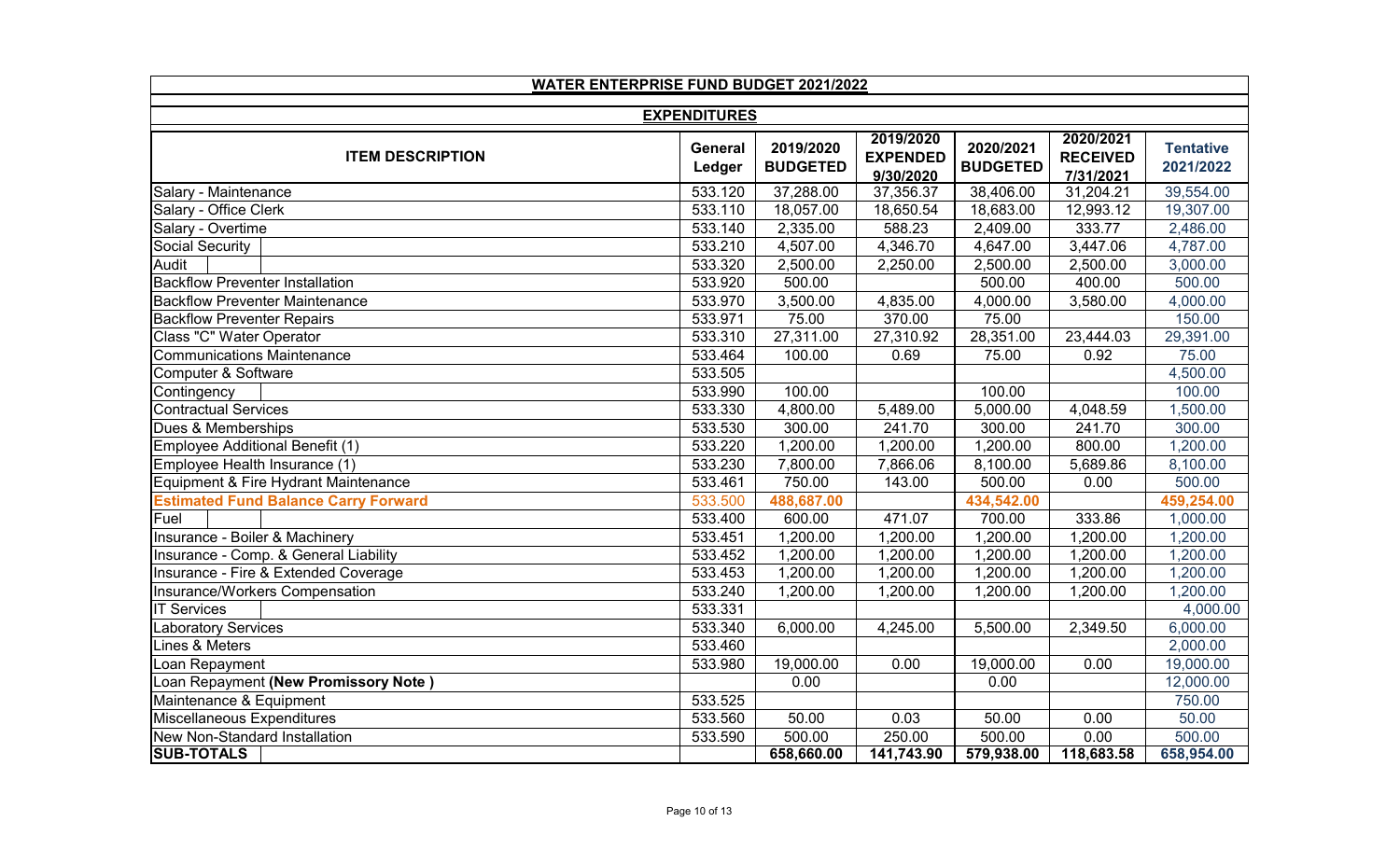| <b>WATER ENTERPRISE FUND BUDGET 2021/2022</b>                                  |                   |                              |                                           |                              |                                           |                               |  |  |
|--------------------------------------------------------------------------------|-------------------|------------------------------|-------------------------------------------|------------------------------|-------------------------------------------|-------------------------------|--|--|
|                                                                                |                   |                              |                                           |                              |                                           |                               |  |  |
| <b>EXPENDITURES</b>                                                            |                   |                              |                                           |                              |                                           |                               |  |  |
| <b>ITEM DESCRIPTION</b>                                                        | General<br>Ledger | 2019/2020<br><b>BUDGETED</b> | 2019/2020<br><b>EXPENDED</b><br>9/30/2020 | 2020/2021<br><b>BUDGETED</b> | 2020/2021<br><b>RECEIVED</b><br>7/31/2021 | <b>Tentative</b><br>2021/2022 |  |  |
| <b>SUB-TOTALS</b>                                                              |                   | 658,660.00                   | 141,743.90                                | 579,938.00                   | 118,683.58                                | 658,954.00                    |  |  |
|                                                                                |                   |                              |                                           |                              |                                           |                               |  |  |
| New Standard Installation                                                      | 533.591           | 500.00                       |                                           | 500.00                       | 275.00                                    | 500.00                        |  |  |
| Office Supplies & Postage                                                      | 533.510           | 1,200.00                     | 1,448.02                                  | 1,300.00                     | 842.00                                    | 1,400.00                      |  |  |
| <b>Small Tools &amp; Supplies</b>                                              | 533.520           | 2,000.00                     | 865.02                                    | 2,500.00                     | 680.28                                    | 2,500.00                      |  |  |
| <b>System Maintenance</b>                                                      | 533.462           | 17,000.00                    | 11,816.55                                 | 16,000.00                    | 12,584.72                                 | 17,500.00                     |  |  |
| Transfer To General Fund - Admin. Costs                                        | 533.930           | 7,000.00                     | 7,000.00                                  | 8,000.00                     | 8,000.00                                  | 8,000.00                      |  |  |
| <b>Uniforms</b>                                                                | 533.550           | 200.00                       | 200.00                                    | 250.00                       | 134.96                                    | 250.00                        |  |  |
| <b>Utilities and Telephone</b>                                                 | 533.430           | 12,000.00                    | 12,369.61                                 | 13,000.00                    | 9,976.73                                  | 13,390.00                     |  |  |
| Vehicle Maintenance                                                            | 533.465           | 700.00                       |                                           | 800.00                       | 117.23                                    | 800.00                        |  |  |
| <b>Water Refund</b>                                                            | 533.580           | 25.00                        | 9.62                                      | 25.00                        | 11.21                                     | 25.00                         |  |  |
| <b>Wells &amp; Pumps Maintenance</b>                                           | 533.463           | 200.00                       |                                           | 200.00                       | 100.00                                    | 200.00                        |  |  |
| Capital Outlay - Computer & Software                                           | 533.660           | 4,500.00                     | 3,518.57                                  | 4,500.00                     | 500.00                                    | 0.00                          |  |  |
| Capital Outlay - Engineering Fees (C.D.B.G., S.R. 20 & SJRWMD Grants)          | 533.620           | 45,000.00                    |                                           | 45,000.00                    | 0.00                                      | 45,000.00                     |  |  |
| Capital Outlay - Fire Hydrants Installation                                    | 533.680           | 6,000.00                     |                                           | 6,000.00                     | 0.00                                      | 0.00                          |  |  |
| Capital Outlay - Lines & Meters                                                | 533.630           | 2,000.00                     | 1,776.16                                  | 1,800.00                     | 1,508.30                                  | 0.00                          |  |  |
| Capital Outlay - Machinery & Equipment                                         | 533.640           | 1,000.00                     | 399.99                                    | 750.00                       | 0.00                                      | 5,000.00                      |  |  |
| Capital Outlay - S.J.R.W.M.D. Grant - Replace/Upgrade water mains north of S.R | 533.651           | 0.00                         |                                           | 542,600.00                   | 0.00                                      | 542,000.00                    |  |  |
| Capital Outlay - Water Tank Maintenance                                        | 533.650           | 50,000.00                    |                                           | 70,000.00                    | 0.00                                      | 70,000.00                     |  |  |
|                                                                                |                   |                              |                                           |                              |                                           |                               |  |  |
| <b>TOTAL</b>                                                                   |                   | 780,085.00                   | 159,817.85                                | 1,293,163.00                 | 130,897.05                                | 1,335,369.00                  |  |  |
|                                                                                |                   |                              |                                           |                              | <b>Total Water Revenue</b>                | 1,335,369.00                  |  |  |
|                                                                                |                   |                              |                                           |                              | <b>Total Water Expense</b>                | 1,335,369.00                  |  |  |
|                                                                                |                   |                              |                                           |                              |                                           |                               |  |  |
|                                                                                |                   |                              |                                           |                              |                                           |                               |  |  |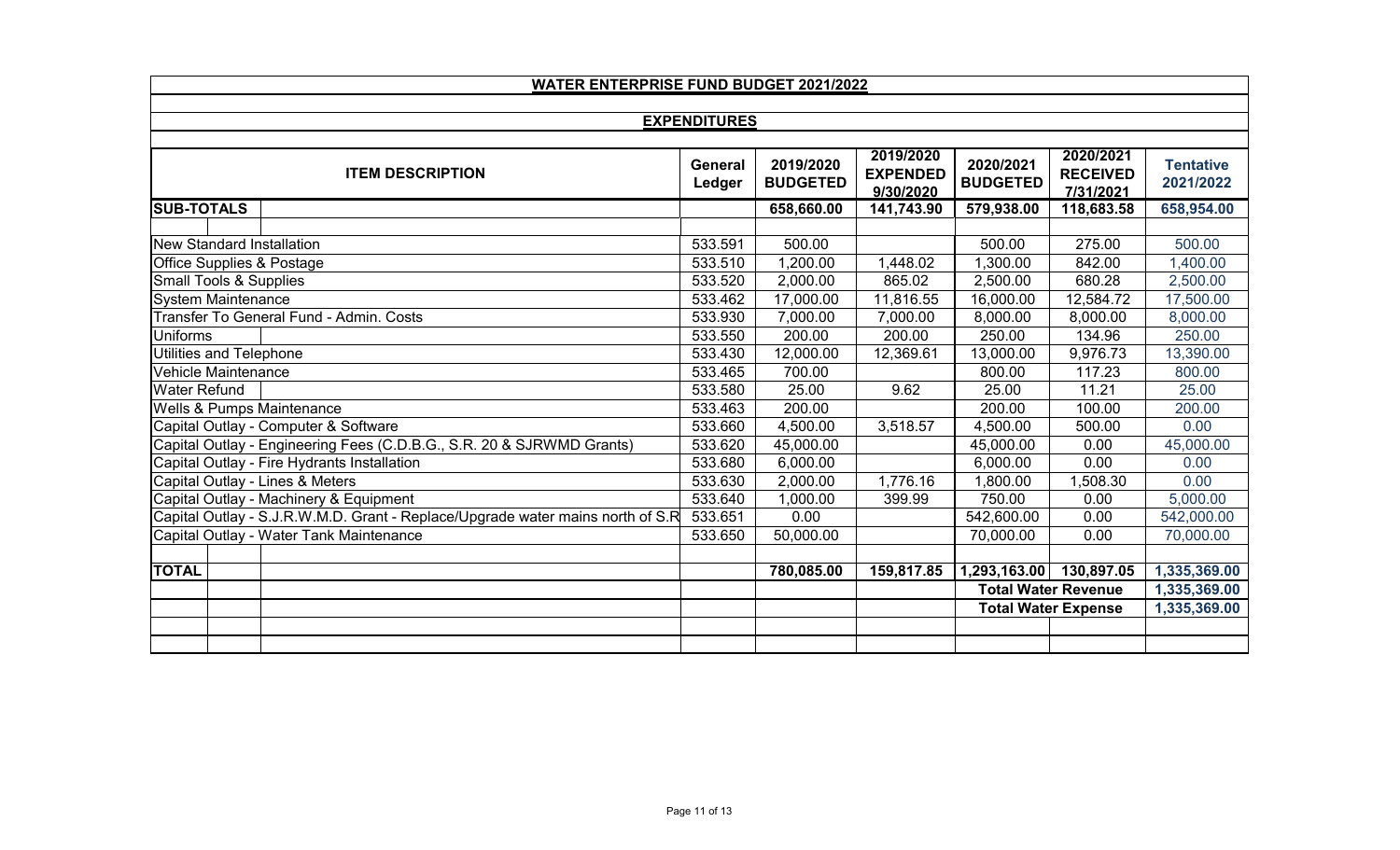|                                                            | <b>CEMETERY ENTERPRISE FUND BUDGET 2021/2022</b> |                              |                                           |                              |                                           |                               |  |  |  |
|------------------------------------------------------------|--------------------------------------------------|------------------------------|-------------------------------------------|------------------------------|-------------------------------------------|-------------------------------|--|--|--|
|                                                            |                                                  |                              |                                           |                              |                                           |                               |  |  |  |
|                                                            | <b>REVENUES</b>                                  |                              |                                           |                              |                                           |                               |  |  |  |
| <b>ITEM DESCRIPTION</b>                                    | General<br>Ledger                                | 2019/2020<br><b>BUDGETED</b> | 2019/2020<br><b>RECEIVED</b><br>9/30/2020 | 2020/2021<br><b>BUDGETED</b> | 2020/2021<br><b>RECEIVED</b><br>7/31/2021 | <b>Tentative</b><br>2021/2022 |  |  |  |
| <b>Deed Transfer Fee</b>                                   | 343.820                                          | 10.00                        | 30.00                                     | 10.00                        | 10.00                                     | 10.00                         |  |  |  |
| <b>Estimated Fund Balance Carry Forward - Restricted</b>   | 369.100                                          | 780,000.00                   |                                           | 70,521.00                    |                                           | 70,521.00                     |  |  |  |
| <b>Estimated Fund Balance Carry Forward - Unrestricted</b> | 369.200                                          | 0.00                         |                                           | 833,573.00                   |                                           | 837,740.00                    |  |  |  |
| Inspection Fees                                            | 343.810                                          | 700.00                       | 1,350.00                                  | 600.00                       | 1,300.00                                  | 700.00                        |  |  |  |
| Interest Income                                            | 361.000                                          | 100.00                       | 833.15                                    | 200.00                       | 304.67                                    | 100.00                        |  |  |  |
| Lot Sales                                                  | 343.800                                          | 3,500.00                     | 7,500.00                                  | 3,000.00                     | 8,500.00                                  | 3,000.00                      |  |  |  |
| Misc Revenue                                               | 369.000                                          |                              |                                           |                              | 3,100.00                                  | 190.00                        |  |  |  |
| <b>TOTAL</b>                                               |                                                  | 784,310.00                   | 9,713.15                                  | 907,904.00                   | 13,214.67                                 | 912,261.00                    |  |  |  |
|                                                            |                                                  |                              |                                           |                              |                                           |                               |  |  |  |
|                                                            |                                                  |                              |                                           |                              |                                           |                               |  |  |  |
|                                                            |                                                  |                              |                                           |                              |                                           |                               |  |  |  |
|                                                            |                                                  |                              |                                           |                              |                                           |                               |  |  |  |
|                                                            |                                                  |                              |                                           |                              |                                           |                               |  |  |  |